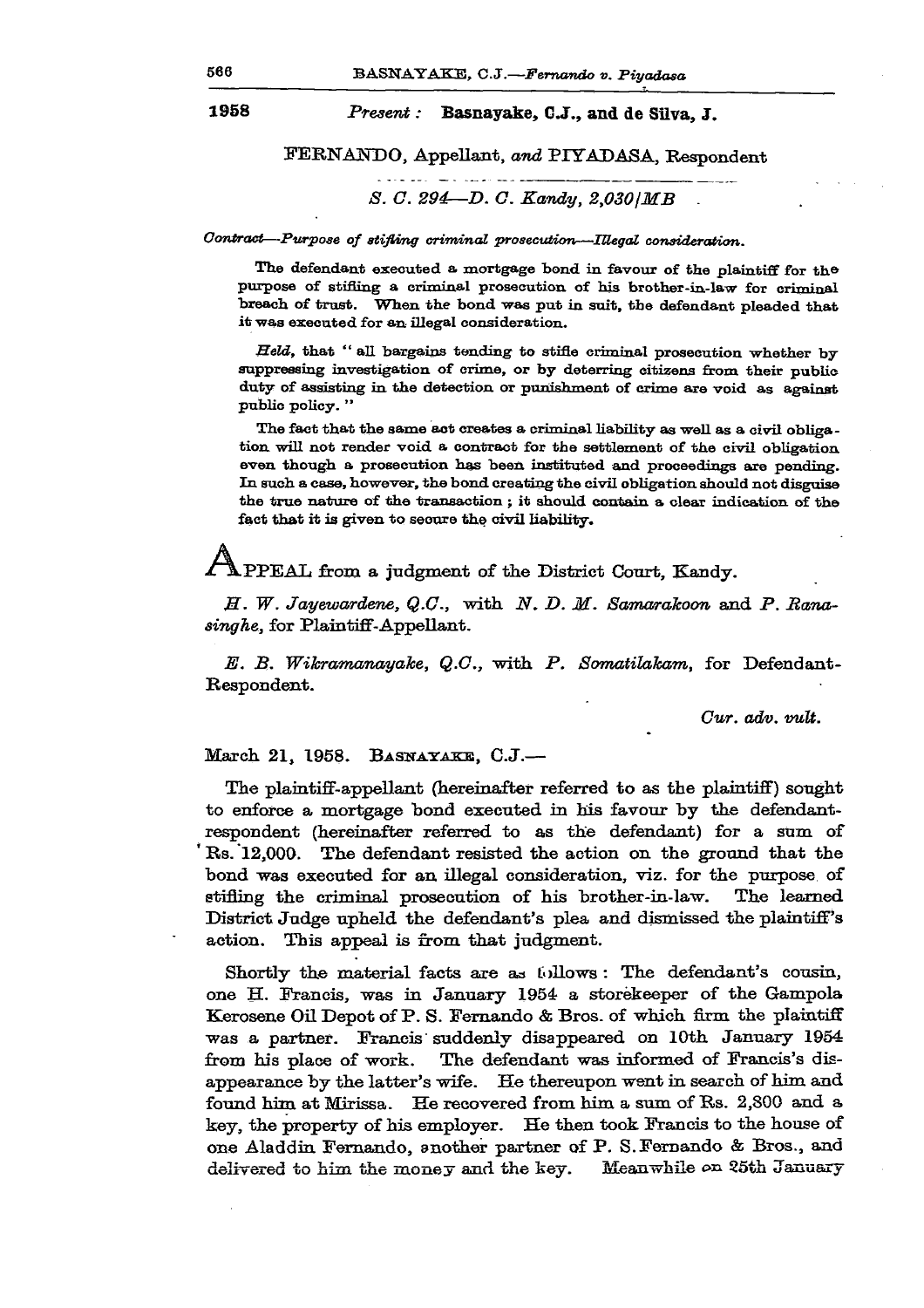**1954 Juan de Silva Patabendige Samuel de Silva, the Chief Clerk of P. S. Fernando & Bros., lodged a complaint with the Police to the effect that Francis had committed criminal breach of trust in respect of 6,807 gallons of Kerosene oil valued at Rs. 7,419/63. On lltb February 1954 G. Jayasinghe, Inspector of Police, made a report to the Magistrate under section 121 (2) of the Criminal Procedure Code intimating that he had inquired into the complaint made on 25th January 1954 by Juan de Silva Patabendige Samuel de Silva of P. S. Fernando & Bros., Kandy, to the effect that H. Francis of Keerapane who was employed as the storekeeper of the Kerosene Oil Depot at Gampola since 1939 had committed criminal breach of trust in respect of 6,807 gallons of Kerosene oil valued at Rs. 7,419/63, an offence punishable under section 391 of the Penal Code, and that further inquiries were being made. On the same day Francis appeared in Court and was allowed bail in Rs. 1,000 to appear on 25th February 1954. When Francis appeared in Court on that day the Magistrate made the following order : " Prosecution to file plaint on 11.3 ". On that day Inspector Jayasinghe stated that the inquiries were incomplete as a large number of account books had to be scrutinised. The case was then fixed for 24th March 1954. On that date Inspector Jayasinghe stated that he was not filing a plaint. The Magistrate then made order discharging Francis. On 14th February 1954, three days after Inspector Jayasinghe made his report under section 121 (2) of the Criminal Procedure Code, the defendant executed the mortgage bond in suit for a sum of Rs. 12,000 in favour of the plaintiff. It was a secondary mortgage of certain lands which had been transferred to him by Francis's wife on 11th February 1954, the very day on which the Inspector made the report of his investigation to the Magistrate. The bond made no reference to the circumstances under which it was given. It purported to be a bond given to secure a loan of Rs. 12,000. The material clauses read as follows :—** 

**" Know all men by these presents that, I, Imbulgalagedera Piyadasa of No. 196/2 Hill Street, Dehiwela in the Island of Ceylon, (hereinafter called and referred to as the said Obligor) am held and firmly bound unto Palamandadige Cyril Dervin Fernando, J.P. of " Maveli " Galle Road, Moratuwa, (hereinafter called and referred to as the said Obligee) in the sum of Rupees Twelve Thousand (Rs. 12,000) of lawful money of Ceylon being money borrowed and received by me the said Obligor from him the said Obligee. I therefore hereby renouncing the**  *Beneficium non numeratae Pecuniae* **do engage and bind myself to pay on demand unto the said Obligee or to his heirs, executors, administrators or assigns the said sum of Rupees Twelve Thousand (Rs. 12,000/-).** 

**" And until such repayment and in the meantime I the said Obligor • do hereby further promise and undertake to pay interest on the said sum of Rupees Twelve Thousand (Rs. 12,000) at and after the rate of Eight Per centum Per annum to be computed from the date hereof. "**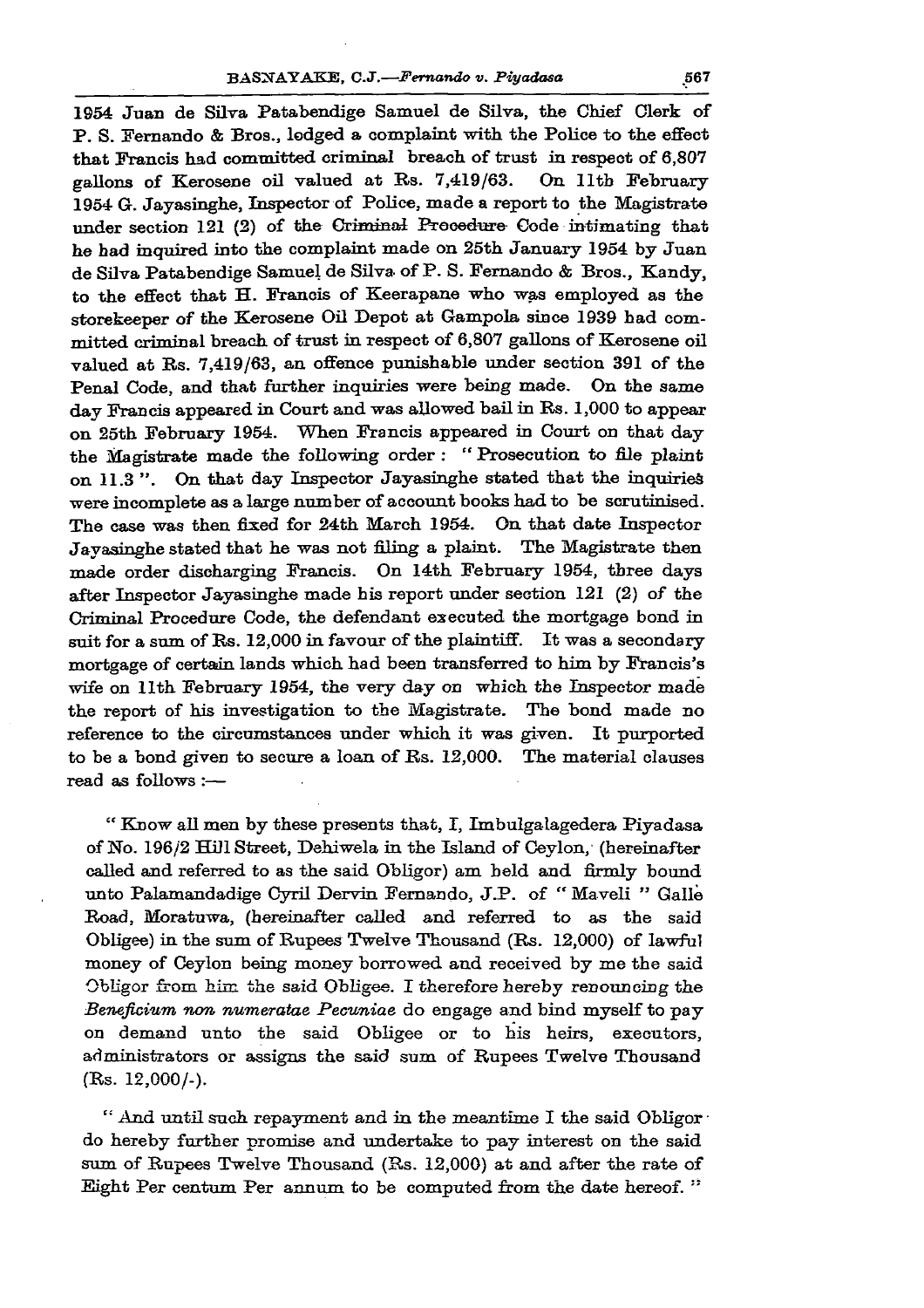**In the attestation clause, however, the notary who gave evidence on behalf of the plaintiff stated—** 

**" No part of the consideration hereof was paid in my presence but this Bond was executed to secure the monies said to have been due to Messrs P. S. Fernando & Bros, from Mr H. Francis of Gampola (cousin of the Obligor hereinnamed). "** 

**The defendant's version is that the bond was given on the suggestion of Aladdin Fernando, who died after the commencement of this action, as he undertook to get the case withdrawn if it was given. The defendant says he then satisfied himself by looking into the accounts that Francis had committed criminal breach of trust and at Francis's instance he gave the bond as Francis was anxious to get back his job and have the case withdrawn. Francis also gave evidence in support of the defendant's version.** 

**The plaintiff, who gave evidence, had no first-hand knowledge of what passed between the deceased partner Aladdin on the one side and the defendant and Francis on the other. He says he thought the defendant executed the bond in order that Francis may be leniently treated by the Court.** 

**The learned District Judge has accepted the evidence of the defendant that the bond was given in order to ensure the withdrawal or abandonment of the criminal prosecution. We are unable to say that the District Judge has erred in doing so. The plaintiff has failed to call the Inspector**  of Police who after making his report under section 121 (2) of the Criminal **Procedure Code and after taking time to make further investigations decided not to file a written report under section 148 (1) (b) of the Criminal Procedure Code accusing Francis of an offence under section 391 of the Penal Code. Nor did he call his accountant Samarakoon or JuandeSilva, his chief clerk, to establish the amount of his loss which he says he discovered after the bond was executed to be Fis. 16,000. Certainly there are many infirmities in the plaintiff's case. Firstly in the complaint of the chief clerk Juan de Silva to the Police the amount of loss was stated to be Bs. 7,419/63 the value of 6,807 gallons of Kerosene oil. In the bond a sum of Bs. 12,000 was mentioned, and in his evidence the plaintiff stated the loss was Bs. 16,000; but even when he gave evidence the plaintiff was not certain of the exact amount Francis had taken. If the bond had been taken for the innocent purpose of securing the loss occasioned by Francis's dishonesty it would not be unenforceable. For apart from Francis's criminal liability for his breach of trust there was his civil liability for appropriating to his own use his employer's property. The fact that the same act creates a criminal liability as well as a civil obligation will not render void a contract for the settlement of the civil obligation even though a prosecution has been instituted and proceedings are pending [Williston Vol. 6 (1938 Edn.) Sec. 1718, pp. 4859-4860]. In such a case, however, the bond should not disguise the true nature of the transaction; it should contain a clear indication of the fact that it is given to secure the civil liability. The bond under consideration speaks of " money borrowed and received " by the defendant, a completely**